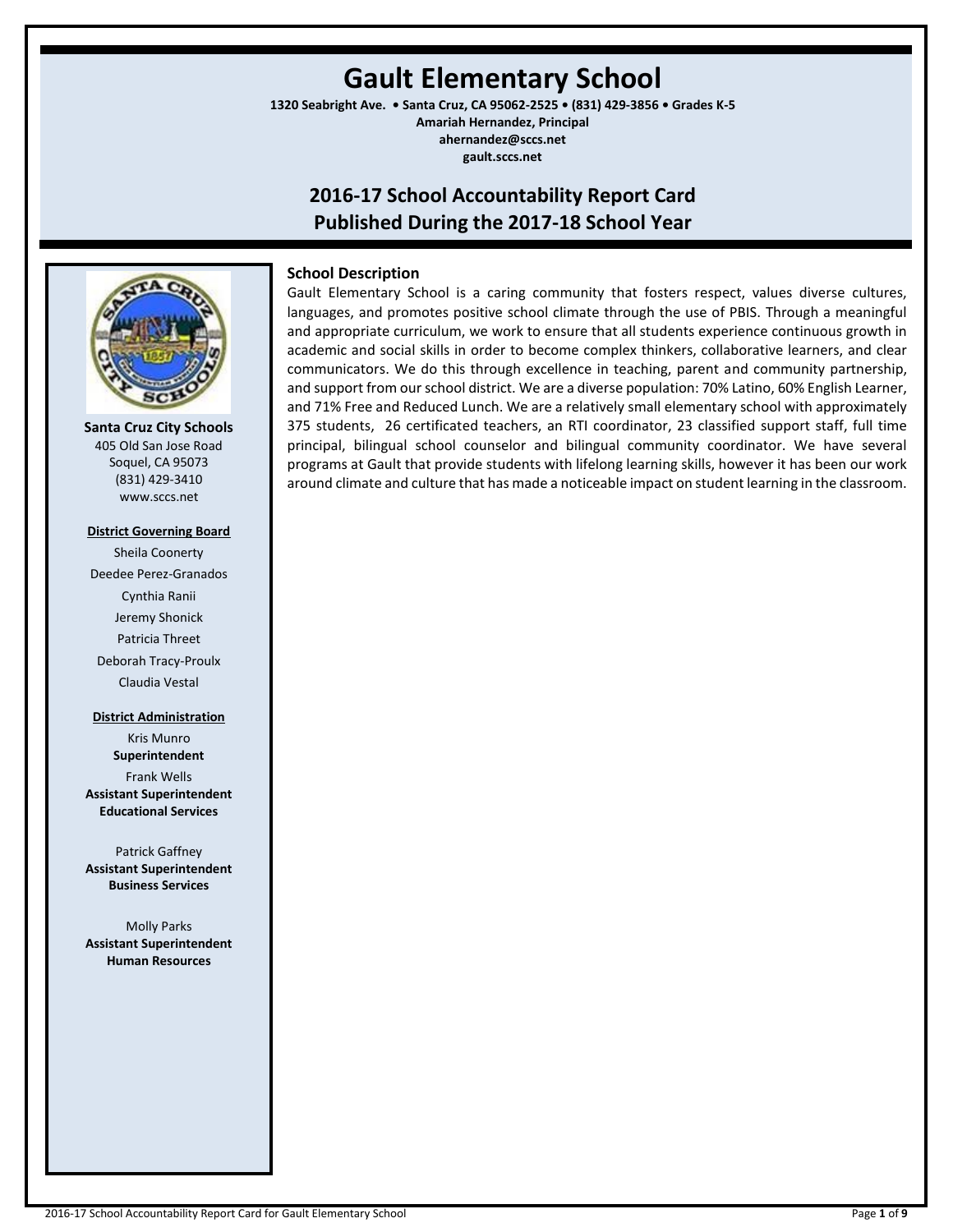# **About the SARC**

By February 1 of each year, every school in California is required by state law to publish a School Accountability Report Card (SARC). The SARC contains information about the condition and performance of each California public school. Under the Local Control Funding Formula (LCFF) all local educational agencies (LEAs) are required to prepare a Local Control and Accountability Plan (LCAP), which describes how they intend to meet annual school-specific goals for all pupils, with specific activities to address state and local priorities. Additionally, data reported in an LCAP is to be consistent with data reported in the SARC.

- For more information about SARC requirements, see the California Department of Education (CDE) SARC Web page at http://www.cde.ca.gov/ta/ac/sa/.
- For more information about the LCFF or LCAP, see the CDE LCFF Web page at http://www.cde.ca.gov/fg/aa/lc/.
- For additional information about the school, parents/guardians and community members should contact the school principal or the district office.

| 2016-17 Student Enrollment by Grade Level |                           |  |  |  |
|-------------------------------------------|---------------------------|--|--|--|
| <b>Grade Level</b>                        | <b>Number of Students</b> |  |  |  |
| Kindergarten                              | 62                        |  |  |  |
| <b>Grade 1</b>                            | 78                        |  |  |  |
| Grade 2                                   | 53                        |  |  |  |
| Grade 3                                   | 63                        |  |  |  |
| Grade 4                                   | 72                        |  |  |  |
| Grade 5                                   | 61                        |  |  |  |
| <b>Total Enrollment</b>                   | 389                       |  |  |  |

| 2016-17 Student Enrollment by Group        |                                    |  |  |  |
|--------------------------------------------|------------------------------------|--|--|--|
| Group                                      | <b>Percent of Total Enrollment</b> |  |  |  |
| <b>Black or African American</b>           | 1.8                                |  |  |  |
| American Indian or Alaska Native           | 0                                  |  |  |  |
| Asian                                      | 0.8                                |  |  |  |
| <b>Filipino</b>                            | 0                                  |  |  |  |
| <b>Hispanic or Latino</b>                  | 64.5                               |  |  |  |
| <b>Native Hawaiian or Pacific Islander</b> | 0                                  |  |  |  |
| White                                      | 29.8                               |  |  |  |
| <b>Two or More Races</b>                   | 3.1                                |  |  |  |
| Socioeconomically Disadvantaged            | 47.8                               |  |  |  |
| <b>English Learners</b>                    | 47.8                               |  |  |  |
| <b>Students with Disabilities</b>          | 14.9                               |  |  |  |
| <b>Foster Youth</b>                        | $1.3\,$                            |  |  |  |

# **A. Conditions of Learning**

#### **State Priority: Basic**

The SARC provides the following information relevant to the State priority: Basic (Priority 1):

- Degree to which teachers are appropriately assigned and fully credentialed in the subject area and for the pupils they are teaching;
- Pupils have access to standards-aligned instructional materials; and
- School facilities are maintained in good repair.

| <b>Teacher Credentials</b>                         |       |           |           |  |  |  |
|----------------------------------------------------|-------|-----------|-----------|--|--|--|
| <b>Gault Elementary School</b>                     | 15-16 | $16 - 17$ | $17 - 18$ |  |  |  |
| <b>With Full Credential</b>                        | 22    | 22        | 25        |  |  |  |
| <b>Without Full Credential</b>                     | O     | O         | O         |  |  |  |
| <b>Teaching Outside Subject Area of Competence</b> | O     |           |           |  |  |  |
| <b>Santa Cruz City Schools</b>                     | 15-16 | $16 - 17$ | $17 - 18$ |  |  |  |
| <b>With Full Credential</b>                        |       |           | 26        |  |  |  |
| <b>Without Full Credential</b>                     |       |           | O         |  |  |  |
| <b>Teaching Outside Subject Area of Competence</b> |       |           |           |  |  |  |

| <b>Teacher Misassignments and Vacant Teacher Positions at this School</b> |  |  |  |  |  |  |  |
|---------------------------------------------------------------------------|--|--|--|--|--|--|--|
| <b>Gault Elementary School</b><br>17-18<br>15-16<br>$16 - 17$             |  |  |  |  |  |  |  |
| Teachers of English Learners                                              |  |  |  |  |  |  |  |
| <b>Total Teacher Misassignments</b>                                       |  |  |  |  |  |  |  |
| <b>Vacant Teacher Positions</b>                                           |  |  |  |  |  |  |  |

\* "Misassignments" refers to the number of positions filled by teachers who lack legal authorization to teach that grade level, subject area, student group, etc. Total Teacher Misassignments includes the number of Misassignments of Teachers of English Learners.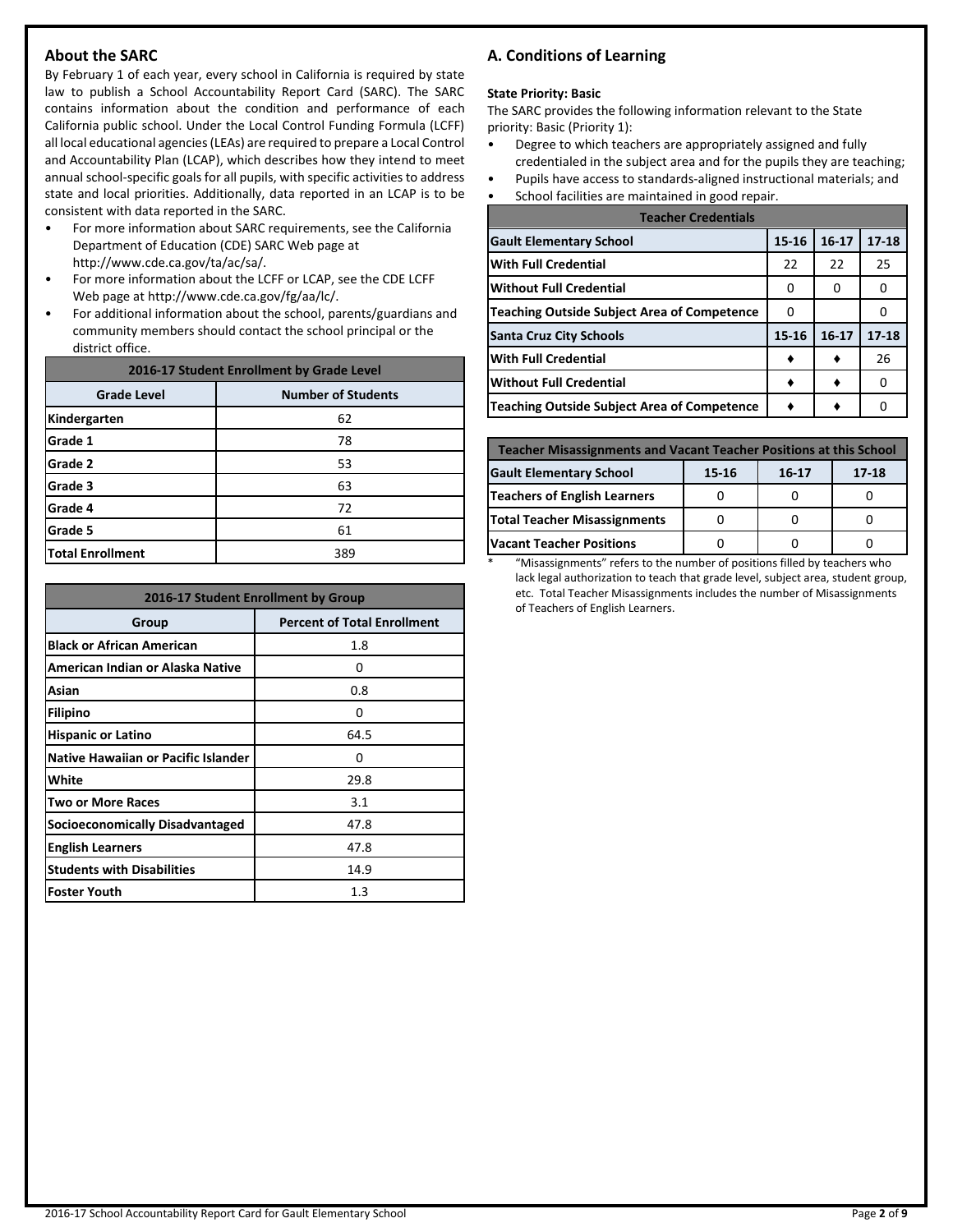# **Quality, Currency, Availability of Textbooks and Instructional Materials (School Year 2017-18)**

In all subject areas, our textbooks are the most recently approved by the State Board of Education and our Local Governing Agency.

|                                   | <b>Textbooks and Instructional Materials</b>                                   |     |
|-----------------------------------|--------------------------------------------------------------------------------|-----|
|                                   | Year and month in which data were collected: December 15,2017                  |     |
| <b>Core Curriculum Area</b>       | <b>Textbooks and Instructional Materials/Year of Adoption</b>                  |     |
| <b>Reading/Language Arts</b>      | Reading: A Legacy of Literacy - Houghton Mifflin<br>Adopted 2001               |     |
|                                   | Grades 1,2 Piloting Benchmark Text program                                     |     |
|                                   | The textbooks listed are from most recent adoption:                            | Yes |
|                                   | Percent of students lacking their own assigned textbook:                       | 0%  |
| <b>Mathematics</b>                | Eureka Math Common Core TK-5                                                   |     |
|                                   | The textbooks listed are from most recent adoption:                            | Yes |
|                                   | Percent of students lacking their own assigned textbook:                       | 0%  |
| Science                           | FOSS Science Kits - Delta Education<br>Adopted 2007                            |     |
|                                   | The textbooks listed are from most recent adoption:                            | Yes |
|                                   | Percent of students lacking their own assigned textbook:                       | 0%  |
| <b>History-Social Science</b>     | History & Social Studies (CA Edition) - Pearson Scott Foresman<br>Adopted 2006 |     |
|                                   | The textbooks listed are from most recent adoption:                            | Yes |
|                                   | Percent of students lacking their own assigned textbook:                       | 0%  |
| <b>Visual and Performing Arts</b> | The textbooks listed are from most recent adoption:                            | Yes |
|                                   | Percent of students lacking their own assigned textbook:                       | 0%  |
| Science Laboratory Equipment      | N/A                                                                            |     |
|                                   | The textbooks listed are from most recent adoption:                            | N/A |

Note: Cells with N/A values do not require data.

# **School Facility Conditions and Planned Improvements (Most Recent Year)**

The main building was built in 1928 and went through extensive remodeling in 2005. We have a courtyard, which we use for instruction and as a gathering place for students and parents. The Life Lab garden and science lab is a center in which many lessons and activities take place. We have a library, which is a gathering place for students at lunch and recess as well as a place where lessons are taught to every class on a weekly basis. We also have an art and separate music room that provides focused space for the arts weekly four our students. Gault School offers the charm of a historic building filled with eager students. We passed our 2017 Williams facility audit with a 99% "good" on the fit report and passed our safety audit.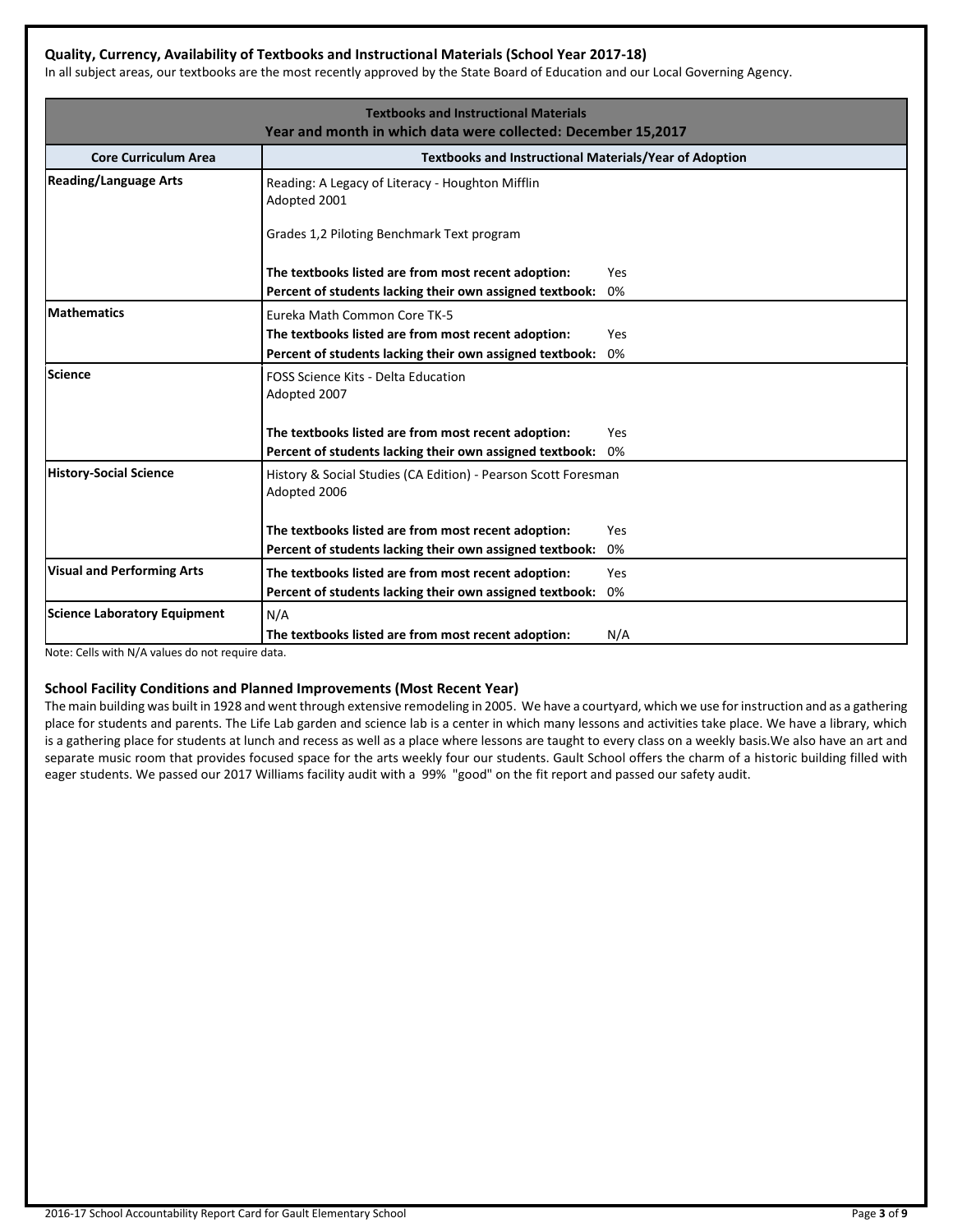|                                                                      | <b>School Facility Good Repair Status (Most Recent Year)</b><br>Year and month in which data were collected: 11/23/2016 |                      |              |                                                                                                                                                                                                                                                                                                                                                                                                                                                                                                                                                                                                                                                                                                     |
|----------------------------------------------------------------------|-------------------------------------------------------------------------------------------------------------------------|----------------------|--------------|-----------------------------------------------------------------------------------------------------------------------------------------------------------------------------------------------------------------------------------------------------------------------------------------------------------------------------------------------------------------------------------------------------------------------------------------------------------------------------------------------------------------------------------------------------------------------------------------------------------------------------------------------------------------------------------------------------|
|                                                                      |                                                                                                                         | <b>Repair Status</b> |              | <b>Repair Needed and</b>                                                                                                                                                                                                                                                                                                                                                                                                                                                                                                                                                                                                                                                                            |
| <b>System Inspected</b>                                              | Good                                                                                                                    | Fair                 | Poor         | <b>Action Taken or Planned</b>                                                                                                                                                                                                                                                                                                                                                                                                                                                                                                                                                                                                                                                                      |
| Systems:<br>Gas Leaks, Mechanical/HVAC, Sewer                        | X                                                                                                                       |                      |              | <b>BOYS PORTABLE RESTROOM: VENT FAN</b><br><b>NOT WORKING</b><br>RM 17: HEATER IS NOT WORKING                                                                                                                                                                                                                                                                                                                                                                                                                                                                                                                                                                                                       |
| Interior:<br><b>Interior Surfaces</b>                                |                                                                                                                         |                      | $\mathsf{X}$ | COMPUTER RM: ITEMS STACKED ON<br><b>CABINET BY THE DOOR</b><br>CONFERENCE 1 RM: WHITE SHELF BEHIND<br>DOOR NEEDS TO BE ANCHORED DOWN<br>LIBRARY: ITEMS STACKED ON CABINET<br>AND ON CABINET ABOVE THE FOUNTAIN<br>/ STAINED CEILING TILES<br>RM 10: HEAVY ITEMS STACKED ON<br>SHELVES AND ABOVE FOUNTAIN / NEEDS<br>ROOM SIGN / NO DOOR CLOSER<br>RM 23: ITEMS STACKED ON METAL<br><b>CABINET</b><br>RM 7: ITEMS STACKED ON CUBBIES IN<br>BACK / FIRE EXTINGUISHER TOO HIGH /<br><b>DOOR LOCK IS BROKEN</b><br>RM 8: BLUE BOOKSHELF NEEDS TO BE<br>ANCHORED DOWN / NO DOOR CLOSER<br>RM 9: ROOTER NEEDS TO BE HUNG / FIRE<br>EXTINGUISHER NEEDS TO BE MOVED TO<br><b>EXIT DOOR / NO DOOR CLOSER</b> |
| <b>Cleanliness:</b><br>Overall Cleanliness, Pest/ Vermin Infestation | X                                                                                                                       |                      |              |                                                                                                                                                                                                                                                                                                                                                                                                                                                                                                                                                                                                                                                                                                     |
| Electrical:<br>Electrical                                            | X                                                                                                                       |                      |              | MPR: FIXTURES NEED BULB COVERS<br>RM 19: ELECTRICAL OUTLET IS NOT<br><b>WORKING</b><br>RM 21: 1 LIGHT BULB OUT                                                                                                                                                                                                                                                                                                                                                                                                                                                                                                                                                                                      |
| <b>Restrooms/Fountains:</b><br>Restrooms, Sinks/ Fountains           | $\mathsf X$                                                                                                             |                      |              | <b>BOYS RESTROOM: TOILET SPRAYS WATER</b><br>WHEN IT IS FLUSHED<br><b>GIRLS PORTABLE RESTROOM: TOILET IS</b><br><b>CLOGGED</b>                                                                                                                                                                                                                                                                                                                                                                                                                                                                                                                                                                      |
| Safety:<br>Fire Safety, Hazardous Materials                          | X                                                                                                                       |                      |              | RM 7: ITEMS STACKED ON CUBBIES IN<br>BACK / FIRE EXTINGUISHER TOO HIGH /<br><b>DOOR LOCK IS BROKEN</b><br>RM 9: ROOTER NEEDS TO BE HUNG / FIRE<br>EXTINGUISHER NEEDS TO BE MOVED TO<br>EXIT DOOR / NO DOOR CLOSER                                                                                                                                                                                                                                                                                                                                                                                                                                                                                   |
| Structural:<br>Structural Damage, Roofs                              | X                                                                                                                       |                      |              | RM 10: HEAVY ITEMS STACKED ON<br>SHELVES AND ABOVE FOUNTAIN / NEEDS<br>ROOM SIGN / NO DOOR CLOSER<br>RM 11: ROOM SIGN NEEDS TO BE MOVED<br>DOWN / NO DOOR CLOSER                                                                                                                                                                                                                                                                                                                                                                                                                                                                                                                                    |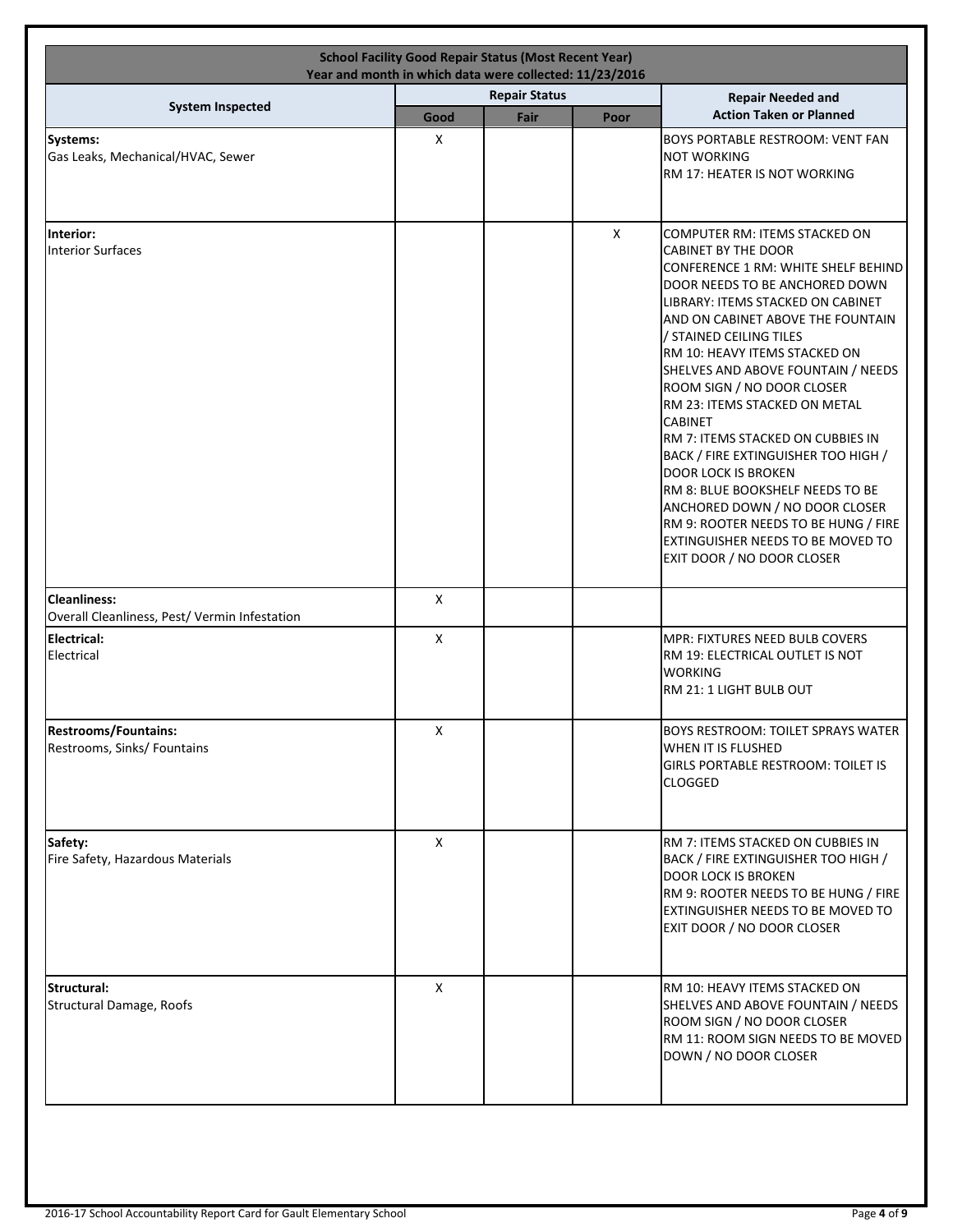| <b>School Facility Good Repair Status (Most Recent Year)</b><br>Year and month in which data were collected: 11/23/2016 |                      |      |                                |  |      |                                                                                                                                                                                                                                                                                                                                                                                                                                                                                                                                                                                                                                               |  |
|-------------------------------------------------------------------------------------------------------------------------|----------------------|------|--------------------------------|--|------|-----------------------------------------------------------------------------------------------------------------------------------------------------------------------------------------------------------------------------------------------------------------------------------------------------------------------------------------------------------------------------------------------------------------------------------------------------------------------------------------------------------------------------------------------------------------------------------------------------------------------------------------------|--|
| <b>System Inspected</b>                                                                                                 |                      |      | <b>Repair Status</b>           |  |      | <b>Repair Needed and</b>                                                                                                                                                                                                                                                                                                                                                                                                                                                                                                                                                                                                                      |  |
|                                                                                                                         | Good<br>Fair<br>Poor |      | <b>Action Taken or Planned</b> |  |      |                                                                                                                                                                                                                                                                                                                                                                                                                                                                                                                                                                                                                                               |  |
| <b>External:</b><br>Playground/School Grounds, Windows/Doors/Gates/Fences                                               |                      |      | X                              |  |      | LIBRARY: ITEMS STACKED ON CABINET<br>AND ON CABINET ABOVE THE FOUNTAIN<br>/ STAINED CEILING TILES<br>RM 10: HEAVY ITEMS STACKED ON<br>SHELVES AND ABOVE FOUNTAIN / NEEDS<br>ROOM SIGN / NO DOOR CLOSER<br>RM 11: ROOM SIGN NEEDS TO BE MOVED<br>DOWN / NO DOOR CLOSER<br>RM 14: DOOR IS HARD TO OPEN<br><b>RM 6: NO DOOR CLOSER</b><br>RM 7: ITEMS STACKED ON CUBBIES IN<br><b>BACK / FIRE EXTINGUISHER TOO HIGH /</b><br><b>DOOR LOCK IS BROKEN</b><br><b>IRM 8: BLUE BOOKSHELF NEEDS TO BE</b><br>ANCHORED DOWN / NO DOOR CLOSER<br>RM 9: ROOTER NEEDS TO BE HUNG / FIRE<br>EXTINGUISHER NEEDS TO BE MOVED TO<br>EXIT DOOR / NO DOOR CLOSER |  |
| <b>Overall Rating</b>                                                                                                   | Exemplary            | Good | Fair                           |  | Poor |                                                                                                                                                                                                                                                                                                                                                                                                                                                                                                                                                                                                                                               |  |
|                                                                                                                         |                      | X    |                                |  |      |                                                                                                                                                                                                                                                                                                                                                                                                                                                                                                                                                                                                                                               |  |

# **B. Pupil Outcomes**

# **State Priority: Pupil Achievement**

The SARC provides the following information relevant to the State priority: Pupil Achievement (Priority 4):

- Statewide assessments (i.e., California Assessment of Student Performance and Progress [CAASPP] System, which includes the Smarter Balanced Summative Assessments for students in the general education population and the California Alternate Assessments [CAAs] for English language arts/literacy [ELA] and mathematics given in grades three through eight and grade eleven. The CAAs have replaced the California Alternate Performance Assessment [CAPA] for ELA and mathematics, which were eliminated in 2015. Only eligible students may participate in the administration of the CAAs. CAA items are aligned with alternate achievement standards, which are linked with the Common Core State Standards [CCSS] for students with significant cognitive disabilities); and
- The percentage of students who have successfully completed courses that satisfy the requirements for entrance to the University of California and the California State University, or career technical education sequences or programs of study

| 2016-17 CAASPP Results for All Students |                                                                                                                    |           |                 |           |              |           |  |  |
|-----------------------------------------|--------------------------------------------------------------------------------------------------------------------|-----------|-----------------|-----------|--------------|-----------|--|--|
|                                         | Percent of Students Meeting or Exceeding the State Standards<br>$\left(\frac{\text{grades}}{3} - 8\right)$ and 11) |           |                 |           |              |           |  |  |
| <b>Subject</b>                          | <b>School</b>                                                                                                      |           | <b>District</b> |           | <b>State</b> |           |  |  |
|                                         | $15 - 16$                                                                                                          | $16 - 17$ | $15 - 16$       | $16 - 17$ | $15 - 16$    | $16 - 17$ |  |  |
| <b>ELA</b>                              | 35                                                                                                                 | 29        | 55<br>53        |           | 48           | 48        |  |  |
| Math                                    | 24                                                                                                                 | 24        | 48              | 45        | 36           | 37        |  |  |

Percentages are not calculated when the number of students tested is ten or less, either because the number of students in this category is too small for statistical accuracy or to protect student privacy.

| <b>CAASPP Test Results in Science for All Students</b>                                              |                                                            |  |  |                                                                                                                                                                                                                                                                                                                   |  |  |  |
|-----------------------------------------------------------------------------------------------------|------------------------------------------------------------|--|--|-------------------------------------------------------------------------------------------------------------------------------------------------------------------------------------------------------------------------------------------------------------------------------------------------------------------|--|--|--|
| Percent of Students Scoring at Proficient or Advanced<br>(meeting or exceeding the state standards) |                                                            |  |  |                                                                                                                                                                                                                                                                                                                   |  |  |  |
| <b>Subject</b>                                                                                      | <b>District</b><br><b>School</b><br><b>State</b>           |  |  |                                                                                                                                                                                                                                                                                                                   |  |  |  |
|                                                                                                     | 14-15<br>14-15<br>$15 - 16$<br>15-16<br>14-15<br>$15 - 16$ |  |  |                                                                                                                                                                                                                                                                                                                   |  |  |  |
| <b>Science</b><br>38<br>38<br>66<br>56<br>69<br>54                                                  |                                                            |  |  |                                                                                                                                                                                                                                                                                                                   |  |  |  |
|                                                                                                     |                                                            |  |  | $\mathbf{M}$ and $\mathbf{C}$ are $\mathbf{M}$ and $\mathbf{M}$ are $\mathbf{M}$ and $\mathbf{C}$ . The $\mathbf{C}$ are $\mathbf{M}$ and $\mathbf{C}$ and $\mathbf{C}$ $\mathbf{C}$ $\mathbf{C}$ $\mathbf{C}$ $\mathbf{C}$ $\mathbf{C}$ $\mathbf{C}$ $\mathbf{C}$ $\mathbf{C}$ $\mathbf{C}$ $\mathbf{C}$ $\math$ |  |  |  |

Note: Science test results include California Standards Tests (CSTs), California Modified Assessment (CMA), and California Alternate Performance Assessment (CAPA) in grades five, eight, and ten.

Note: Scores are not shown when the number of students tested is ten or less, either because the number of students in this category is too small for statistical accuracy or to protect student privacy.

Note: The 2016-17 data are not available. The California Department of Education is developing a new science assessment based on the Next Generation Science Standards for California Public Schools (CA NGSS). The new California Science Test (CAST) was piloted in spring 2017. The CST and CMA for Science will no longer be administered.

| Grade | 2016-17 Percent of Students Meeting Fitness Standards<br>5 of 6<br>6 of 6<br>4 of 6 |      |      |  |  |  |  |
|-------|-------------------------------------------------------------------------------------|------|------|--|--|--|--|
| Level |                                                                                     |      |      |  |  |  |  |
|       | 16.9                                                                                | 25.4 | 15.3 |  |  |  |  |

Percentages are not calculated when the number of students tested is ten or less, either because the number of students in this category is too small for statistical accuracy or to protect student privacy.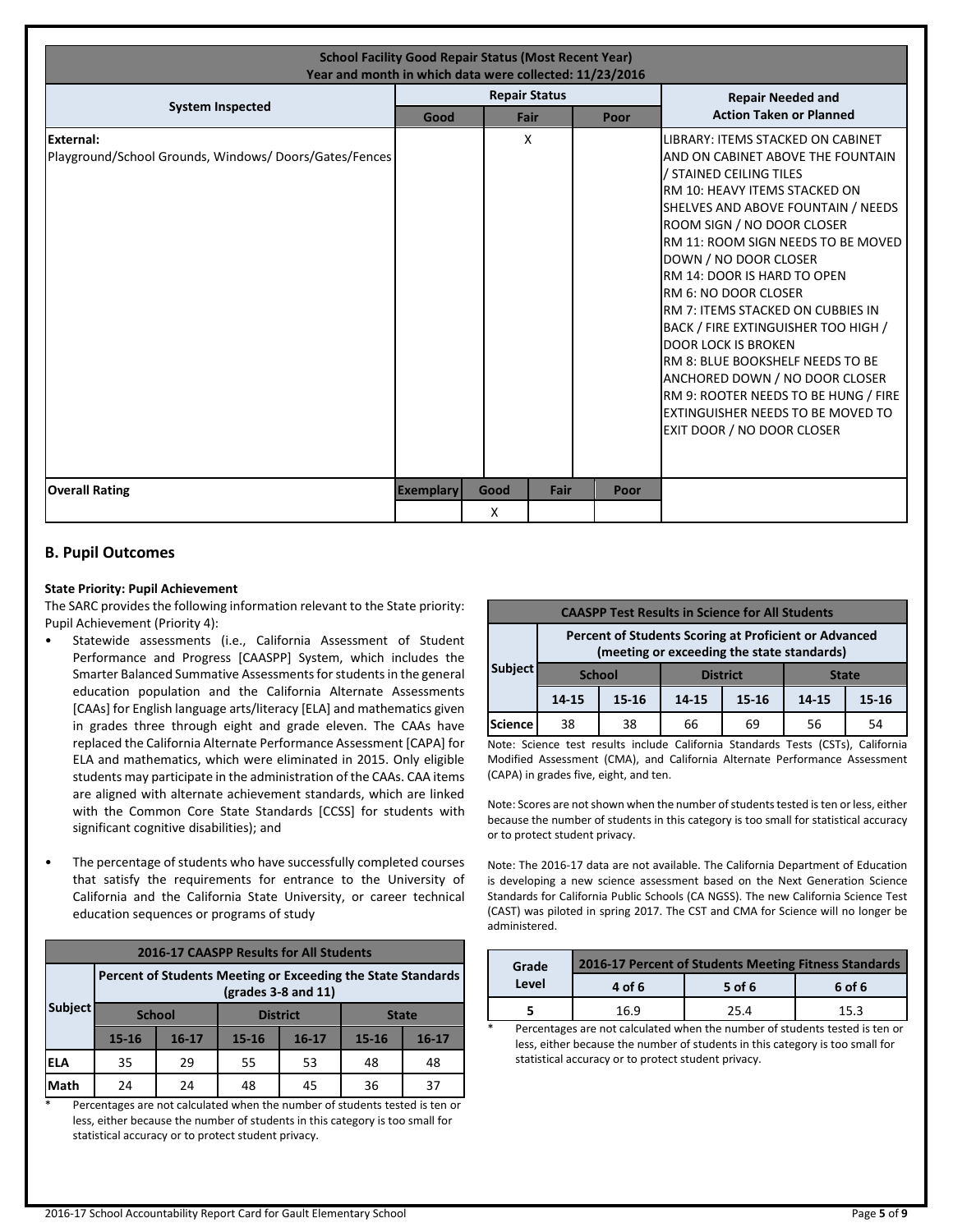| 2015-16 CAASPP Results by Student Group<br>Science (grades 5, 8, and 10) |                 |                           |                 |                               |  |  |  |
|--------------------------------------------------------------------------|-----------------|---------------------------|-----------------|-------------------------------|--|--|--|
|                                                                          |                 | <b>Number of Students</b> |                 | <b>Percent of Students</b>    |  |  |  |
| Group                                                                    | <b>Enrolled</b> | with Valid Scores         | w/ Valid Scores | <b>Proficient or Advanced</b> |  |  |  |
| <b>All Students</b>                                                      | 64              | 63                        | 98.4            | 38.1                          |  |  |  |
| Male                                                                     | 32              | 32                        | 100.0           | 50.0                          |  |  |  |
| Female                                                                   | 32              | 31                        | 96.9            | 25.8                          |  |  |  |
| <b>Hispanic or Latino</b>                                                | 44              | 43                        | 97.7            | 23.3                          |  |  |  |
| <b>White</b>                                                             | 16              | 16                        | 100.0           | 75.0                          |  |  |  |
| Socioeconomically Disadvantaged                                          | 50              | 50                        | 100.0           | 28.0                          |  |  |  |
| <b>English Learners</b>                                                  | 29              | 28                        | 96.6            | 17.9                          |  |  |  |
| <b>Students with Disabilities</b>                                        | 13              | 13                        | 100.0           | 23.1                          |  |  |  |

\* Science test results include CSTs, CMA, and CAPA in grades five, eight, and ten. The "Proficient or Advanced" is calculated by taking the total number of students who scored at Proficient or Advanced on the science assessment divided by the total number of students with valid scores. Scores are not shown when the number of students tested is ten or less, either because the number of students in this category is too small for statistical accuracy or to protect student privacy.

| School Year 2016-17 CAASPP Assessment Results - English Language Arts (ELA)<br>Disaggregated by Student Groups, Grades Three through Eight and Eleven |                                   |                                |                          |                                   |  |  |
|-------------------------------------------------------------------------------------------------------------------------------------------------------|-----------------------------------|--------------------------------|--------------------------|-----------------------------------|--|--|
| <b>Student Group</b>                                                                                                                                  | <b>Total</b><br><b>Enrollment</b> | <b>Number</b><br><b>Tested</b> | Percent<br><b>Tested</b> | Percent<br><b>Met or Exceeded</b> |  |  |
| <b>All Students</b>                                                                                                                                   | 198                               | 193                            | 97.47                    | 29.02                             |  |  |
| Male                                                                                                                                                  | 100                               | 99                             | 99                       | 22.22                             |  |  |
| Female                                                                                                                                                | 98                                | 94                             | 95.92                    | 36.17                             |  |  |
| <b>Black or African American</b>                                                                                                                      | $\overline{\phantom{a}}$          | $-$                            | --                       |                                   |  |  |
| Asian                                                                                                                                                 | $\overline{\phantom{a}}$          | $-$                            | --                       | $-$                               |  |  |
| <b>Hispanic or Latino</b>                                                                                                                             | 131                               | 126                            | 96.18                    | 15.08                             |  |  |
| White                                                                                                                                                 | 56                                | 56                             | 100                      | 55.36                             |  |  |
| <b>Two or More Races</b>                                                                                                                              | --                                | --                             | --                       | --                                |  |  |
| <b>Socioeconomically Disadvantaged</b>                                                                                                                | 98                                | 93                             | 94.9                     | 16.13                             |  |  |
| <b>English Learners</b>                                                                                                                               | 105                               | 103                            | 98.1                     | 10.68                             |  |  |
| <b>Students with Disabilities</b>                                                                                                                     | 41                                | 40                             | 97.56                    | 10                                |  |  |
| <b>Students Receiving Migrant Education Services</b>                                                                                                  | 11                                | 11                             | 100                      | 18.18                             |  |  |
| <b>Foster Youth</b>                                                                                                                                   | $\overline{\phantom{a}}$          | $\overline{\phantom{a}}$       | $- -$                    | --                                |  |  |

Note: ELA test results include the Smarter Balanced Summative Assessment and the CAA. The "Percent Met or Exceeded" is calculated by taking the total number of students who met or exceeded the standard on the Smarter Balanced Summative Assessment plus the total number of students who met the standard (i.e., achieved Level 3–Alternate) on the CAAs divided by the total number of students who participated in both assessments.

Note: Double dashes (--) appear in the table when the number of students is ten or less, either because the number of students in this category is too small for statistical accuracy or to protect student privacy.

Note: The number of students tested includes all students who participated in the test whether they received a score or not; however, the number of students tested is not the number that was used to calculate the achievement level percentages. The achievement level percentages are calculated using only students who received scores.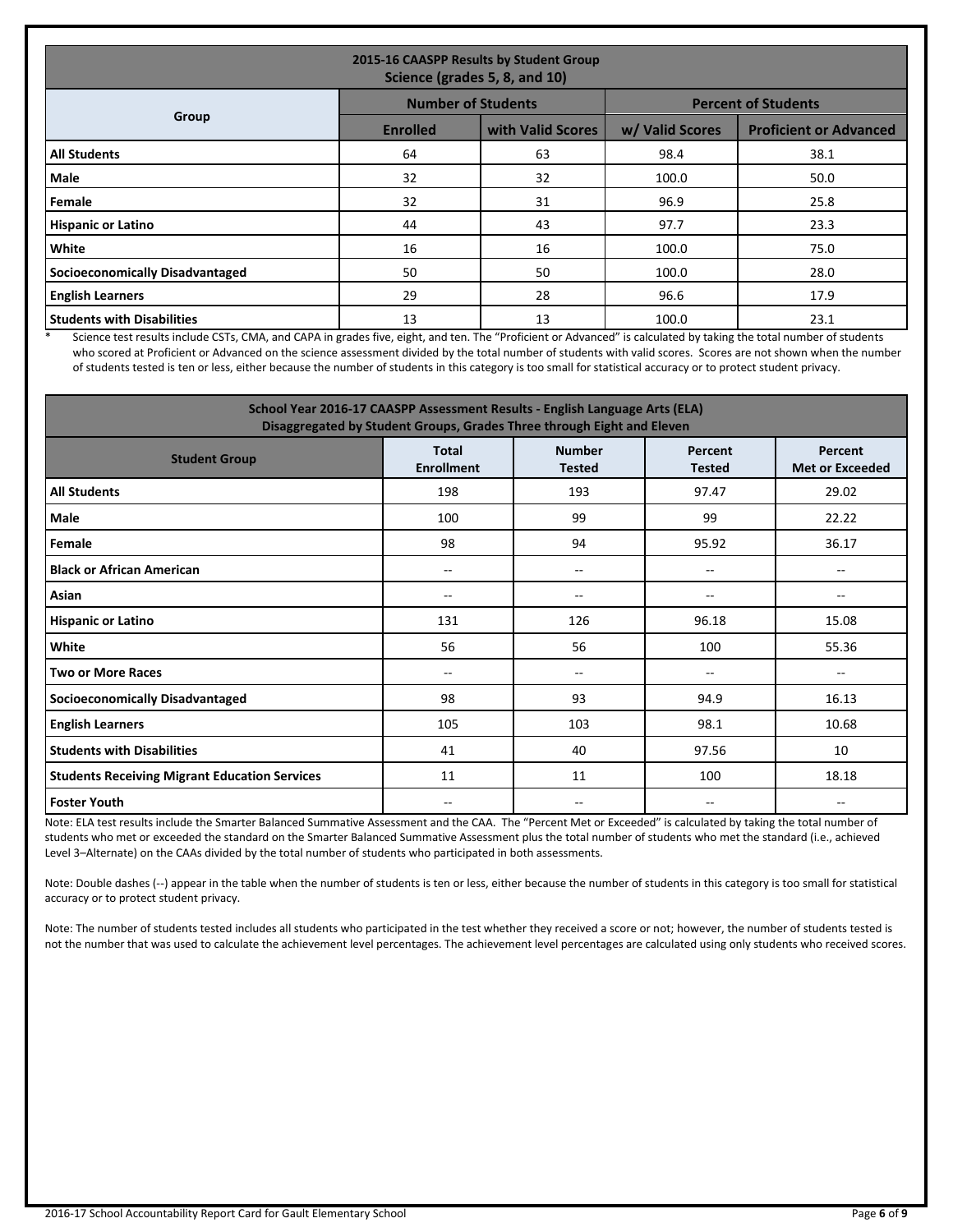| <b>School Year 2016-17 CAASPP Assessment Results - Mathematics</b><br>Disaggregated by Student Groups, Grades Three through Eight and Eleven                 |     |       |                          |                          |  |  |  |  |
|--------------------------------------------------------------------------------------------------------------------------------------------------------------|-----|-------|--------------------------|--------------------------|--|--|--|--|
| <b>Number</b><br><b>Total</b><br>Percent<br>Percent<br><b>Student Group</b><br><b>Enrollment</b><br><b>Tested</b><br><b>Met or Exceeded</b><br><b>Tested</b> |     |       |                          |                          |  |  |  |  |
| <b>All Students</b>                                                                                                                                          | 198 | 193   | 97.47                    | 24.35                    |  |  |  |  |
| Male                                                                                                                                                         | 100 | 99    | 99                       | 23.23                    |  |  |  |  |
| Female                                                                                                                                                       | 98  | 94    | 95.92                    | 25.53                    |  |  |  |  |
| <b>Black or African American</b>                                                                                                                             | --  | --    | --                       | $\overline{\phantom{a}}$ |  |  |  |  |
| Asian                                                                                                                                                        | --  | --    | --                       | $\overline{\phantom{a}}$ |  |  |  |  |
| <b>Hispanic or Latino</b>                                                                                                                                    | 131 | 126   | 96.18                    | 12.7                     |  |  |  |  |
| White                                                                                                                                                        | 56  | 56    | 100                      | 53.57                    |  |  |  |  |
| <b>Two or More Races</b>                                                                                                                                     | $-$ | $- -$ | $\overline{\phantom{a}}$ | $- -$                    |  |  |  |  |
| <b>Socioeconomically Disadvantaged</b>                                                                                                                       | 98  | 93    | 94.9                     | 12.9                     |  |  |  |  |
| <b>English Learners</b>                                                                                                                                      | 105 | 103   | 98.1                     | 11.65                    |  |  |  |  |
| <b>Students with Disabilities</b>                                                                                                                            | 41  | 40    | 97.56                    | 10                       |  |  |  |  |
| <b>Students Receiving Migrant Education Services</b>                                                                                                         | 11  | 11    | 100                      | 18.18                    |  |  |  |  |
| <b>Foster Youth</b>                                                                                                                                          | $-$ | --    | --                       | $- -$                    |  |  |  |  |

Note: Mathematics test results include the Smarter Balanced Summative Assessment and the CAA. The "Percent Met or Exceeded" is calculated by taking the total number of students who met or exceeded the standard on the Smarter Balanced Summative Assessment plus the total number of students who met the standard (i.e., achieved Level 3–Alternate) on the CAAs divided by the total number of students who participated in both assessments.

Note: Double dashes (--) appear in the table when the number of students is ten or less, either because the number of students in this category is too small for statistical accuracy or to protect student privacy.

Note: The number of students tested includes all students who participated in the test whether they received a score or not; however, the number of students tested is not the number that was used to calculate the achievement level percentages. The achievement level percentages are calculated using only students who received scores.

# **C. Engagement**

# **State Priority: Parental Involvement**

The SARC provides the following information relevant to the State priority: Parental Involvement (Priority 3):

• Efforts the school district makes to seek parent input in making decisions for the school district and each schoolsite.

#### **Opportunities for Parental Involvement (School Year 2017-18)**

Our School Site Council approves the school's annual plan and budget. This group of parents, teachers, and administrator meets each trimester to monitor the Single Plan for Student Achievement and to discuss issues of concern to the school community. In addition, we have an active English Learner Advisory Committee (ELAC) that monitors the programs for English Learners and trains parents to assist students in school and provide leadership. Our GPTO is involved in many aspects of our school including fundraising, volunteering and enhancing programs for all of our students. ELAC meets monthly and GPTO meets quarterly.

To become more involved, please call or visit the school office - (831) 429-3856

#### **State Priority: School Climate**

The SARC provides the following information relevant to the State priority: School Climate (Priority 6):

- Pupil suspension rates;
- Pupil expulsion rates; and
- Other local measures on the sense of safety.

#### **School Safety Plan**

Gault School is a very safe place for students to learn and play. All students know and understand our Gault Good to Great Agreements. We use the Gault Agreements to help students solve issues with each other and treat others with respect. We have implemented PBIS (Positive Behavior Intervention Support) framework for the past three years. Our school climate is inclusive of all students and promotes self confidence, and problem solving. We revise our School Safety Plan yearly as we conduct our monthly drills.We have a comprehensive site safety plan posted to our website. All staff are updated on the safety plan and understand their role in a variety of emergencies.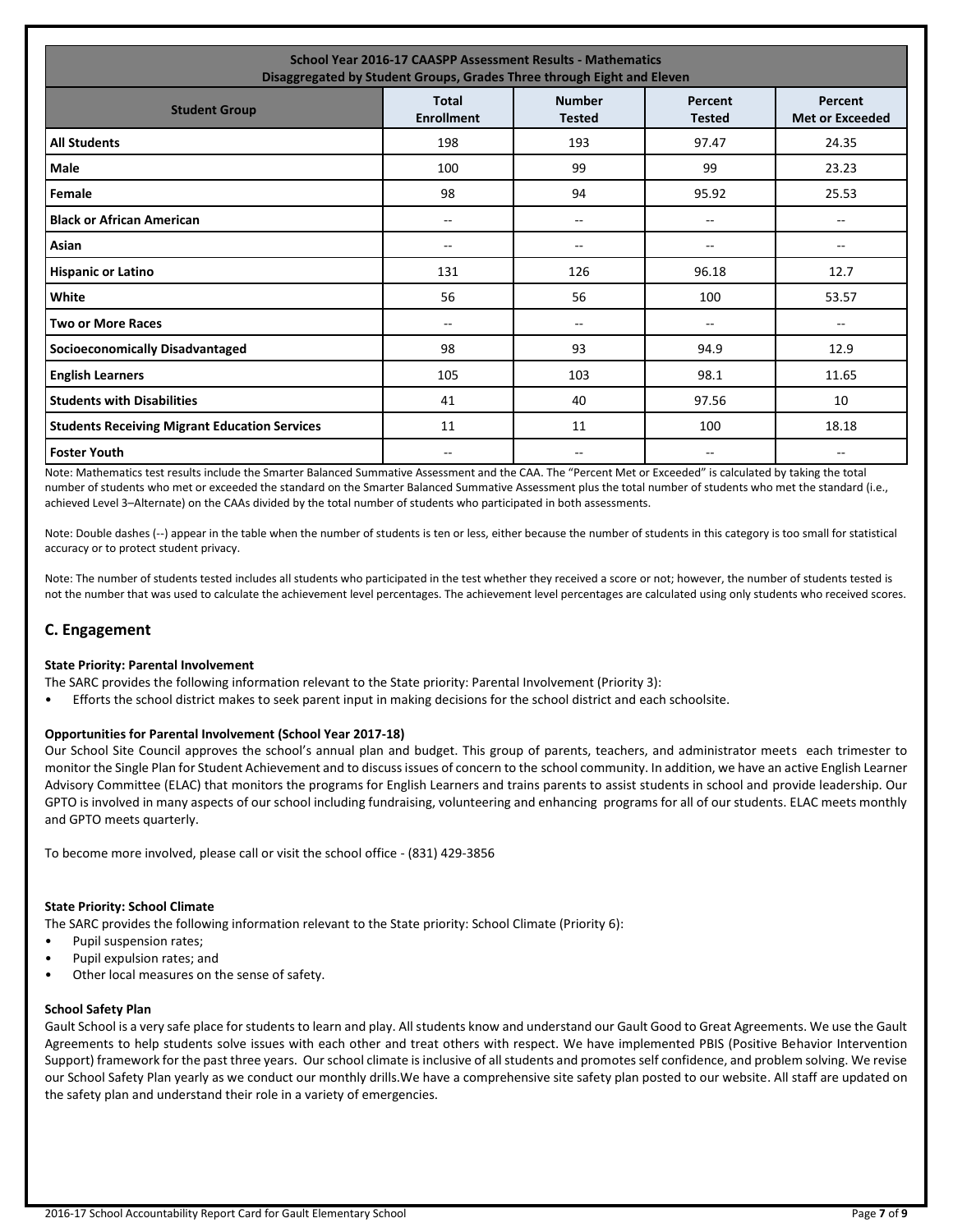| <b>Suspensions and Expulsions</b> |         |         |         |  |  |  |
|-----------------------------------|---------|---------|---------|--|--|--|
| <b>School</b>                     | 2014-15 | 2015-16 | 2016-17 |  |  |  |
| <b>Suspensions Rate</b>           | 0.0     | 0.7     | 0.7     |  |  |  |
| <b>Expulsions Rate</b>            | 0.0     | 0.2     | 0.0     |  |  |  |
| <b>District</b>                   | 2014-15 | 2015-16 | 2016-17 |  |  |  |
| <b>Suspensions Rate</b>           | 0.4     | 0.6     | 0.3     |  |  |  |
| <b>Expulsions Rate</b>            | 0.0     | 0.0     | 0.0     |  |  |  |
| <b>State</b>                      | 2014-15 | 2015-16 | 2016-17 |  |  |  |
| <b>Suspensions Rate</b>           | 3.8     | 3.7     | 3.6     |  |  |  |
| <b>Expulsions Rate</b>            | 0.1     | 0.1     | 0.1     |  |  |  |

# **D. Other SARC Information**

The information in this section is required to be in the SARC but is not included in the state priorities for LCFF.

| 2017-18 Federal Intervention Program                |                 |           |  |  |  |
|-----------------------------------------------------|-----------------|-----------|--|--|--|
| <b>Indicator</b>                                    | <b>District</b> |           |  |  |  |
| <b>Program Improvement Status</b>                   | In PI           | In PI     |  |  |  |
| <b>First Year of Program Improvement</b>            | 2005-2006       | 2015-2016 |  |  |  |
| Year in Program Improvement                         | Year 1          |           |  |  |  |
| Number of Schools Currently in Program Improvement  | 3               |           |  |  |  |
| Percent of Schools Currently in Program Improvement | 75              |           |  |  |  |

| <b>Academic Counselors and Other Support Staff at this School</b>                                                                               |     |  |  |  |  |
|-------------------------------------------------------------------------------------------------------------------------------------------------|-----|--|--|--|--|
| <b>Number of Full-Time Equivalent (FTE)</b>                                                                                                     |     |  |  |  |  |
| <b>Academic Counselor</b>                                                                                                                       | N/A |  |  |  |  |
| <b>Counselor (Social/Behavioral or Career Development)</b>                                                                                      | 1   |  |  |  |  |
| Library Media Teacher (Librarian)                                                                                                               | 1   |  |  |  |  |
| Library Media Services Staff (Paraprofessional)                                                                                                 | .5  |  |  |  |  |
| <b>Psychologist</b>                                                                                                                             | .4  |  |  |  |  |
| <b>Social Worker</b>                                                                                                                            | O   |  |  |  |  |
| <b>Nurse</b>                                                                                                                                    | .25 |  |  |  |  |
| Speech/Language/Hearing Specialist                                                                                                              | 1   |  |  |  |  |
| <b>Resource Specialist</b>                                                                                                                      | 1.4 |  |  |  |  |
| Other                                                                                                                                           | o   |  |  |  |  |
| <b>Average Number of Students per Staff Member</b>                                                                                              |     |  |  |  |  |
| N/A<br><b>Academic Counselor</b><br>$\alpha$ . $\alpha$ is the state of the state of $\alpha$ is the state of $\alpha$ is the state of $\alpha$ |     |  |  |  |  |

One Full Time Equivalent (FTE) equals one staff member working full time; one FTE could also represent two staff members who each work 50 percent of full time.

| Average Class Size and Class Size Distribution (Elementary) |         |                           |         |                              |   |                   |                |   |       |  |                                                           |  |
|-------------------------------------------------------------|---------|---------------------------|---------|------------------------------|---|-------------------|----------------|---|-------|--|-----------------------------------------------------------|--|
|                                                             |         |                           |         | <b>Number of Classrooms*</b> |   |                   |                |   |       |  |                                                           |  |
| Grade                                                       |         | <b>Average Class Size</b> |         | $1 - 20$                     |   |                   | $21 - 32$      |   | $33+$ |  |                                                           |  |
|                                                             | 2014-15 | 2015-16                   | 2016-17 | $2014 - 15$                  |   | 2015-16   2016-17 |                |   |       |  | 2014-15   2015-16   2016-17   2014-15   2015-16   2016-17 |  |
| К                                                           | 21      | 23                        | 21      |                              |   |                   | $\overline{2}$ | 5 |       |  |                                                           |  |
|                                                             | 22      | 22                        | 21      |                              |   | ᅩ                 | 2              |   |       |  |                                                           |  |
| 2                                                           | 21      | 23                        | 22      | ٠                            |   |                   | ຳ              | 3 | 3     |  |                                                           |  |
| 3                                                           | 21      | 21                        | 21      | 3                            | 2 |                   |                | 2 | 3     |  |                                                           |  |
| 4                                                           | 32      | 25                        | 24      |                              |   |                   | っ              | 2 | 3     |  |                                                           |  |
| 5                                                           | 26      | 26                        | 31      |                              |   |                   | 3              | 3 |       |  |                                                           |  |

Number of classes indicates how many classes fall into each size category (a range of total students per class).

#### **Professional Development provided for Teachers**

Our major area of focus is to Improve student achievement in Math number sense, in order to prepare students for Algebra with the implementation of the Eureka Math Curriculum to be taught with fidelity. Action Steps:

All Teachers are continuing their professional development in Eureka math and Common Core Math Standards

Evidence of implementation includes PLCs are referencing Eureka use in their notes. Pre/post assessments from Eureka as will be used as grade level student data.

Teachers released half day every 6 weeks to develop common lesson planning and pacing, common assessments (monthly, pre/post) and instructional routines. Teachers will develop anchor dates for the amount of lessons and curriculum to cover before their next release day. Teachers will identify major and supporting clusters, and/or essential standards, to teach.